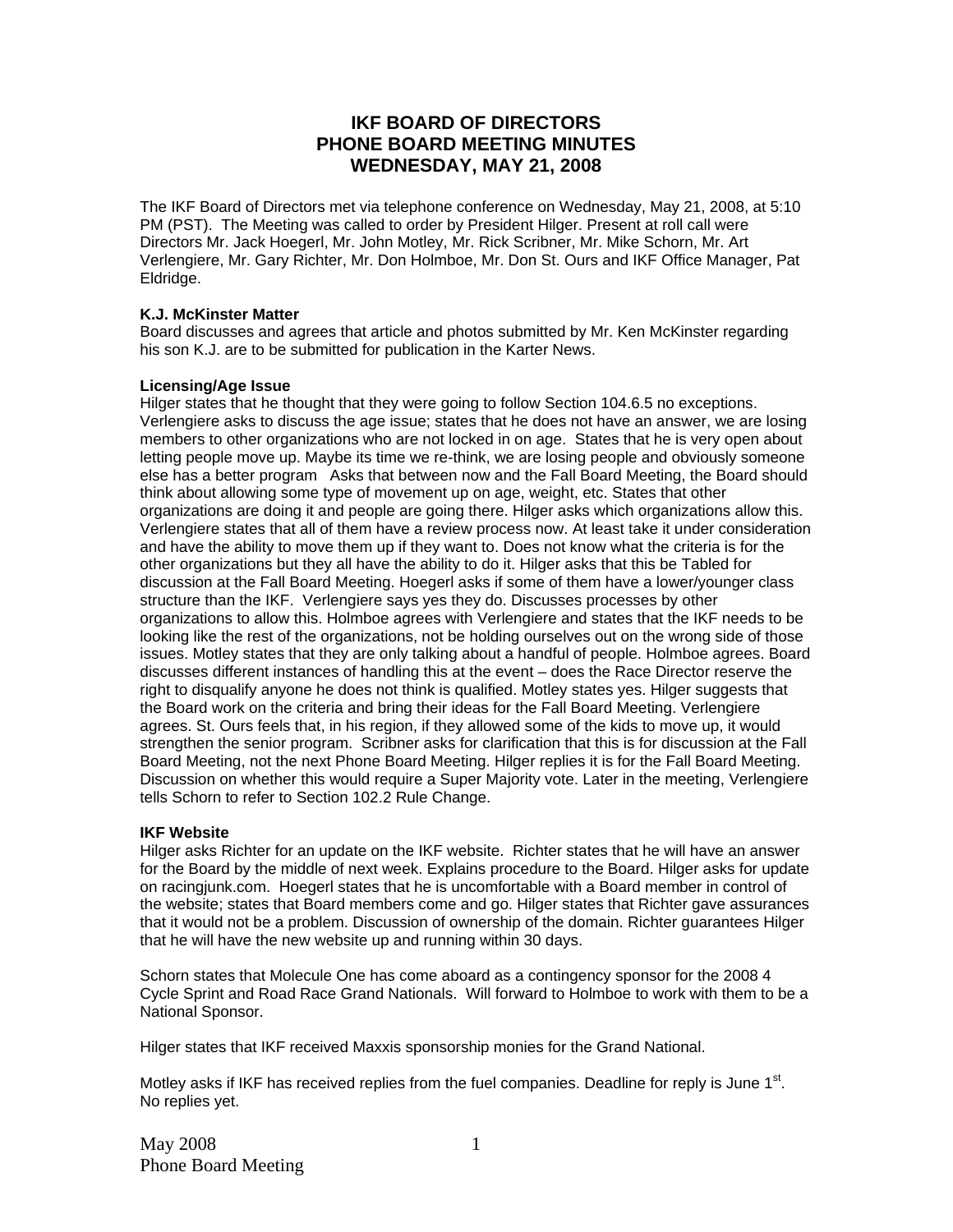#### **Karter News Advertising**

Verlengiere discusses with the Board the cost of a page of the Karter News except the tech manual. Suggests that IKF approach the lost advertisers and offer aggressive advertisement pricing and scale the rest of the ads as a percentage of that. IKF wants to show an aggressive position to advertisers and offer a very economical opportunity to advertise in our magazine. Does not know if it would bring advertisers back but would be cost effective. Scribner asks if he means a full page ad at the reduced cost – Verlengiere says yes. Board discusses current cost of ads. Scribner states that the reduced cost sounds interesting from a company standpoint. Verlengiere suggests again the aggressive ad pricing to the advertisers. Discussion by Board on contingencies offered with the reduced rate. Motley says not to make it difficult or complex. Hilger suggests that banner ads be part of this offer also. Verlengiere offers to write up a proposal for consideration by the Board. Board agrees.

# **Board Votes**

Verlengiere feels that the people who make the effort to make the proposals, put in their time, come to the meetings, and make their presentations, that they should know how each of the Directors votes. He does not like the secret vote because no one is assigned to it. Thinks that if they are going to vote, their name should be attached to whether they voted for, opposed to or abstained. He is unhappy with having no names behind the votes and asks the Board to stop this somehow. Hoegerl explains the background on why it went to paper votes. Explains that there was a previous President felt that he was forced to vote because of the way that some Board members voted on some of the bidding. Does not disagree with Verlengiere; feels that every Board member needs to be responsible for how they vote and everyone should know how they vote. Hilger states that he does not mind the secret ballot, but after the voting is done, feels that the votes should be read aloud. Schorn suggests a query of the Board after the vote is done. Verlengiere wants the votes read at the Meeting and in the Minutes. Board agrees.

# **Expired Memberships**

Hoegerl suggests that when the memberships expire, the office should send a renewal notice. Wants to make an effort to get the members back. Verlengiere suggests that each Director contact 10 members who have expired. Office to supply contact information to each Director. Board agrees. Office to contact Board members after 10 days for update.

# **Neck Collars**

Motley comments that we have the Leatt Brace GPX. There is also a kart brace and they are virtually identical. States they should modify that the kart brace is also legal not just the GPX. Motley states that SFI is working on program to approve neck collars. Richter reads a letter from SFI to the Board regarding a meeting of the SFI Head & Neck Restraint Committee in Dayton OH in April 2008. States that spec should be in place by January 1, 2009. Motley states that they can make provisions to adopt the SFI standard when promulgated. Board agrees.

# **Update on IKF Marketing Committee**

Motley requests an update on the Marketing Committee. Holmboe states that he had the initial meeting about four weeks ago and is having his second meeting with his Committee next week. States that they have already outlined what he thinks the Marketing Committee should make as a proposal what the IKF needs to do to make itself marketable. He can send a copy of the proposal the end of next week. It will involve the website, which he thinks is the number one tool.

# **IKF/SFI Technical Inspector Certification**

Motley states that Richter may have a report from SFI on this. Richter states that he sent out a draft proposal to the Board. Only comment was from Motley. They discussed fees and the difference in times to take the 2 stroke and 4 stroke test. States that 4 stroke tech is much simpler and the 2 stroke tech is much more complex and involved. Defers to appropriate Committee Members to make a comment on 2 and 4 stroke tech. Asks if they feel that is a valid statement. Hoegerl thinks that it is just the opposite. Richter says that Motley caught the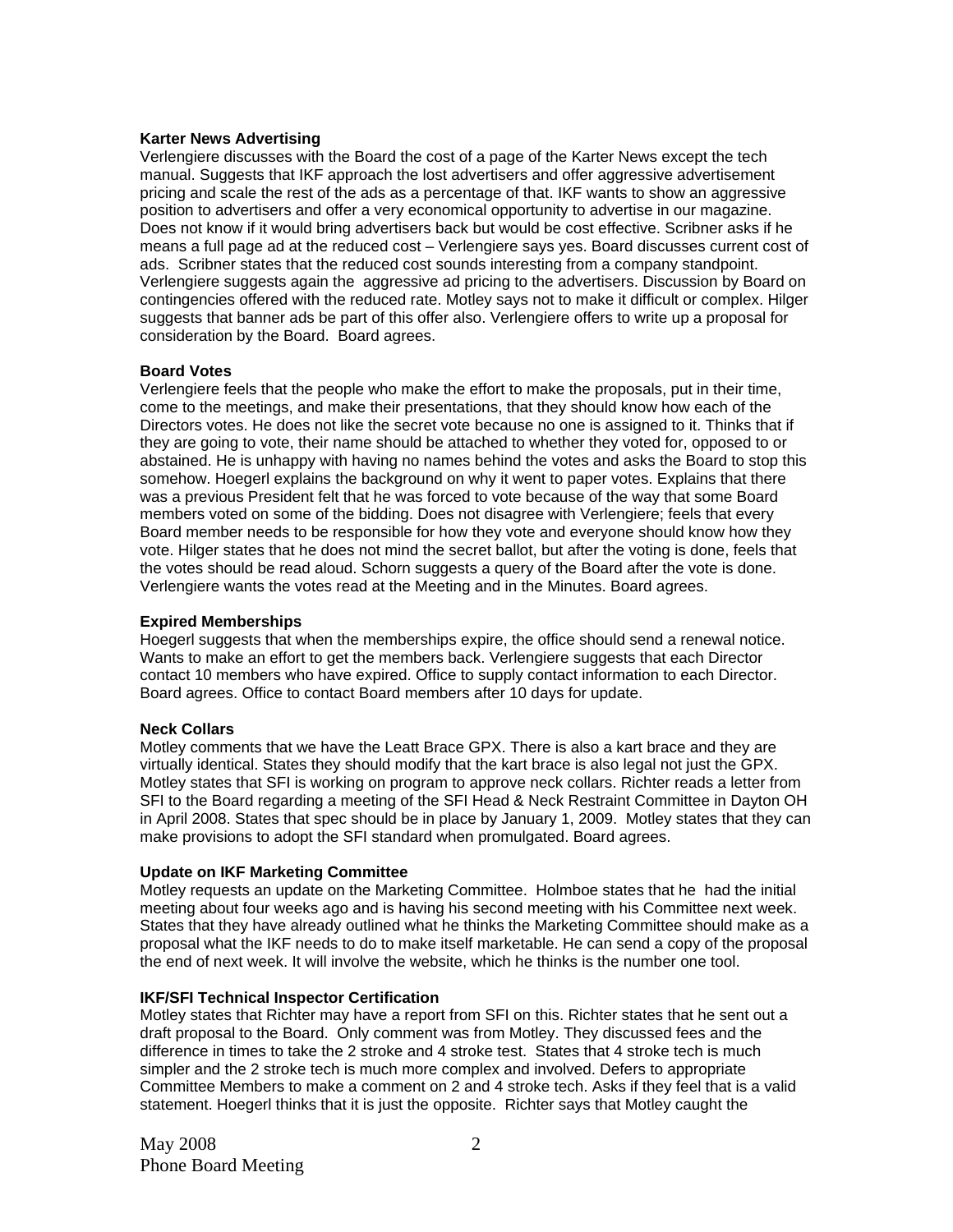difference in the time. Richter states that he has worked on 2 strokes and knows how simple and easy they are to take apart and put back together; 4 strokes are a lot more involved. Motley states the advantage with our Briggs program is essentially one or two engines as opposed to a variety of engine in the 2 stroke. Motley asks if they need to move ahead on this now; Richter says that he is looking for us to come to some kind of resolution on the time frame and what the fee structure is and then he will finalize it. Hoegerl states that if they have already done it, they may be aware of the time structure. States that the test time is shorter for 4 stroke than 2 stroke. They looked at our rulebook. Richter asks the Board if he has the green light to go ahead with this. Hilger asks if Syd White has looked at this. Richter says that this is just a proposal; they have not written the test yet. Discusses non-reimbursed travel expenses; could hold at same time as a Board Meeting. Richter to rewrite and submit to the Board again. Board agrees to proceed.

### **2009 IKF Shifter Grand National**

Richter asks for discussion on the naming of the 2009 Shifter Grand National. The approval for Shasta Kart Club to host the 2009 IKF Shifter Grand National was done by email poll vote by the Board in May. Hilger states that the Shifter Grand National is not to overshadow the 4 Cycle Sprint Grand National. Discussion of classes to be run at the event. Shasta Kart Club needs to submit the Shifter classes to the Board for approval. Hoegerl states that it needs to be finalized so they can promote the event.

### **2009 Road Race Grand National**

Schorn asks Verlengiere for an update on the 2009 Road Race Grand National, if he has contacted Baldus; Verlengiere states not yet. Schorn proposes that Portland Karting Association and Puget Sound Road Race Association combine to host the 2009 RR GN at Spokane with a low investment and potential to make a little bit of capital. Will depend upon the county and new management. Suggests this as a back up plan to Verlengiere's Kart/IKF plan.

### **Duffy Cost**

Schorn asks for cost of Duffys. Costs not yet determined as they have not yet decided who will be the supplier this year. Board agrees that the Duffy quality must be better. Board authorizes ordering of the Duffys.

# **Section 201.9.7 – 2008 Bodywork**

Scribner asks if the Board received his letter regarding Section 201.9.7. Motley asks if they have to do anything about it. Verlengiere agrees that, if it meets the criteria, they don't have to do anything. Motley states that if it meets the criteria, CIK style, dimensionally correct, it is ok; does not feel there is any issue to it at all. Verlengiere agrees. Board agrees that no changes need to be done.

#### **Transponders & Brackets**

Scribner asks about old/new transponders and brackets and location on the kart. Richter clarifies that Section 201.2.1 answers Scribner's question. Directors discuss charges done by the regions for damaged transponders.

#### **Kid Kart Mileage Rule**

Richter states that, at a later date, the Board needs to address the Kid Kart mileage rule again. Motley states that the Board should be getting a letter from the Santa Maria Karting Association regarding this issue. Verlengiere states that they did the distance rules for a reason. Discussion by Board of this issue in different regions. St. Ours tells his region that they have to go by the Rulebook; if they want to change the rule, they need to write a letter to the Board and the Board will discuss it to possibly change the Rulebook. If the Board has not heard from anyone regarding this issue, it is not up to the Board to change the rule. Motley told the SMKA the same thing. Verlengiere suggests that they put it on the agenda of the Fall Meeting. Scribner asks: what is the reasoning behind the three miles. Verlengiere states that he wrote the rule that way because they were concerned that the littlest, smallest kids would fatigue in the extreme hot weather. Did it as a safety issue; that was a distance they felt comfortable that the little kids would